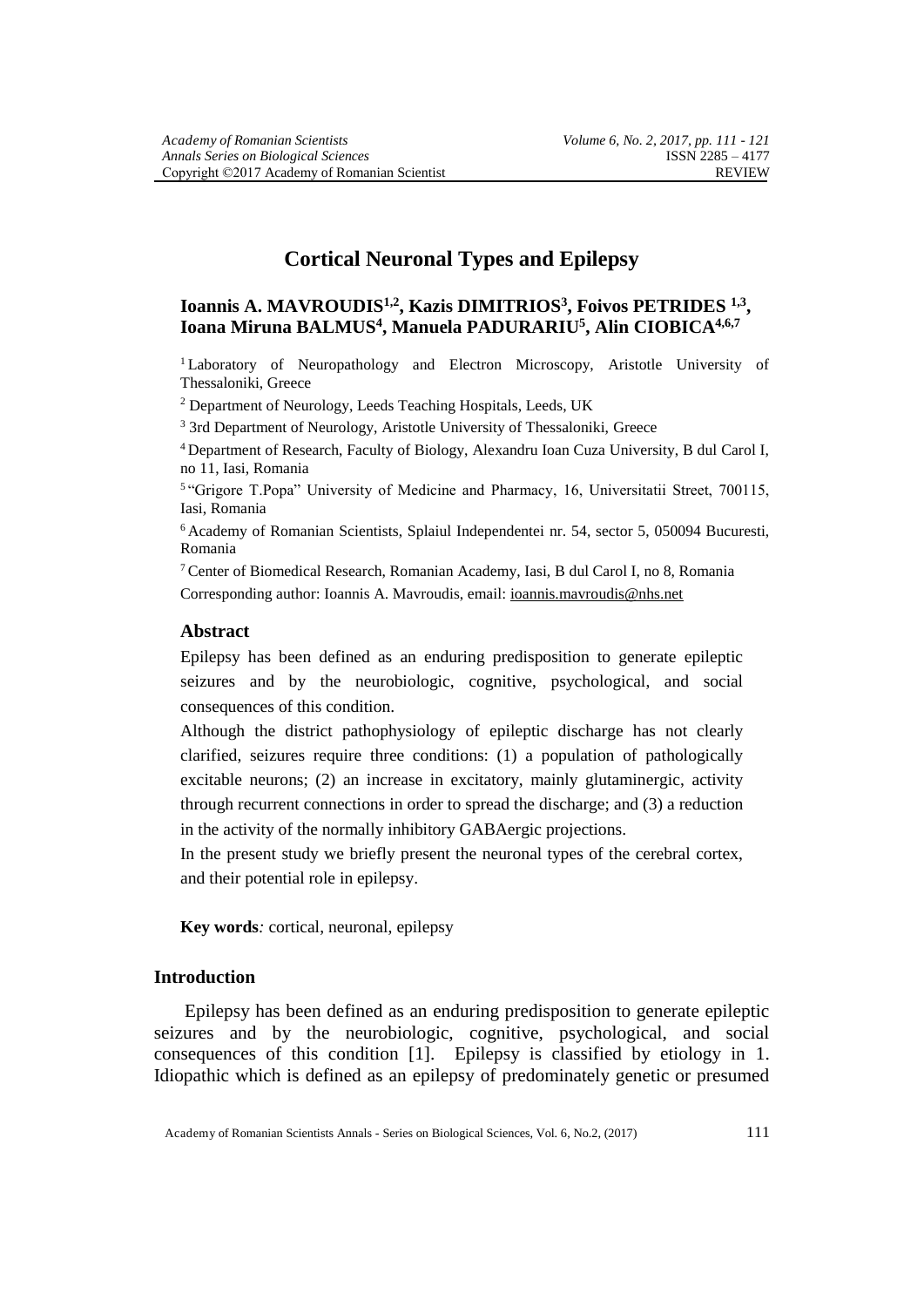genetic origin and in which there is no gross neuroanatomic or neuropathologic abnormality, 2. Symptomatic, which is defined as an epilepsy of an acquired or genetic cause associated with gross anatomic or pathologic abnormalities, and/or clinical features indicative of underlying disease or condition, 3. Provoked, defined as an epilepsy in which a specific systemic or environmental factor is the predominant cause of the seizures and in which there are no gross causative neuroanatomic or neuropathologic changes. Provoked epilepsies could also have a genetic basis, and 4. Cryptogenic epilepsy, defined as an epilepsy of presumed symptomatic nature in which the cause has not been identified. Cryptogenic epilepsies account for at least 40% of adult onset epilepsies [2]. Furthermore epilepsies are classified according to their clinical features to partial or focal, with topographic or lobar localization and generalized which include generalized tonicclonic seizures, tonic seizures, clonic seizures, atonic seizures, myoclonic epilepsies and absence seizures [3].

Although the district pathophysiology of epileptic discharge has not clearly clarified, seizures require three conditions: (1) a population of pathologically excitable neurons; (2) an increase in excitatory, mainly glutaminergic, activity through recurrent connections in order to spread the discharge; and (3) a reduction in the activity of the normally inhibitory GABAergic projections. [4, 5].

Numerous recent studies showed different and even crucial roles for excitatory and inhibitory neuronal types of the cerebral cortex in the generation and transmission of epileptic discharge.

In the present review we present the neuronal types of the human neocortex and their potential role in epilepsy.

## **Neuronal types of human neocortex**

Human cerebral cortex is divided in six layers, which contain a characteristic distribution of neuronal types. From pial surface to white matter cortical layers are:

- 1. Layer I, the molecular layer, contain few neurons, namely Retzius-Cajal cells and some scattered spiny stellate cells, as well as horizontally oriented axons. Layer I across the cerebral cortex mantle receives substantial input from M-type thalamus cells [6].
- 2. Layer II, the external granular layer, contain small sized pyramidal cells and stellate cells.
- 3. Layer III, the external pyramidal layer, contains predominantly small and medium-sized pyramidal neurons, as well as non-pyramidal cells with ventrically oriented intracortical axons.
- 4. Layer IV, the internal granular layer, contains different types of stellate and pyramidal cells. Layer IV is the main target of thalamocortical afferents from type C neurons, and intra-hemispheric afferents.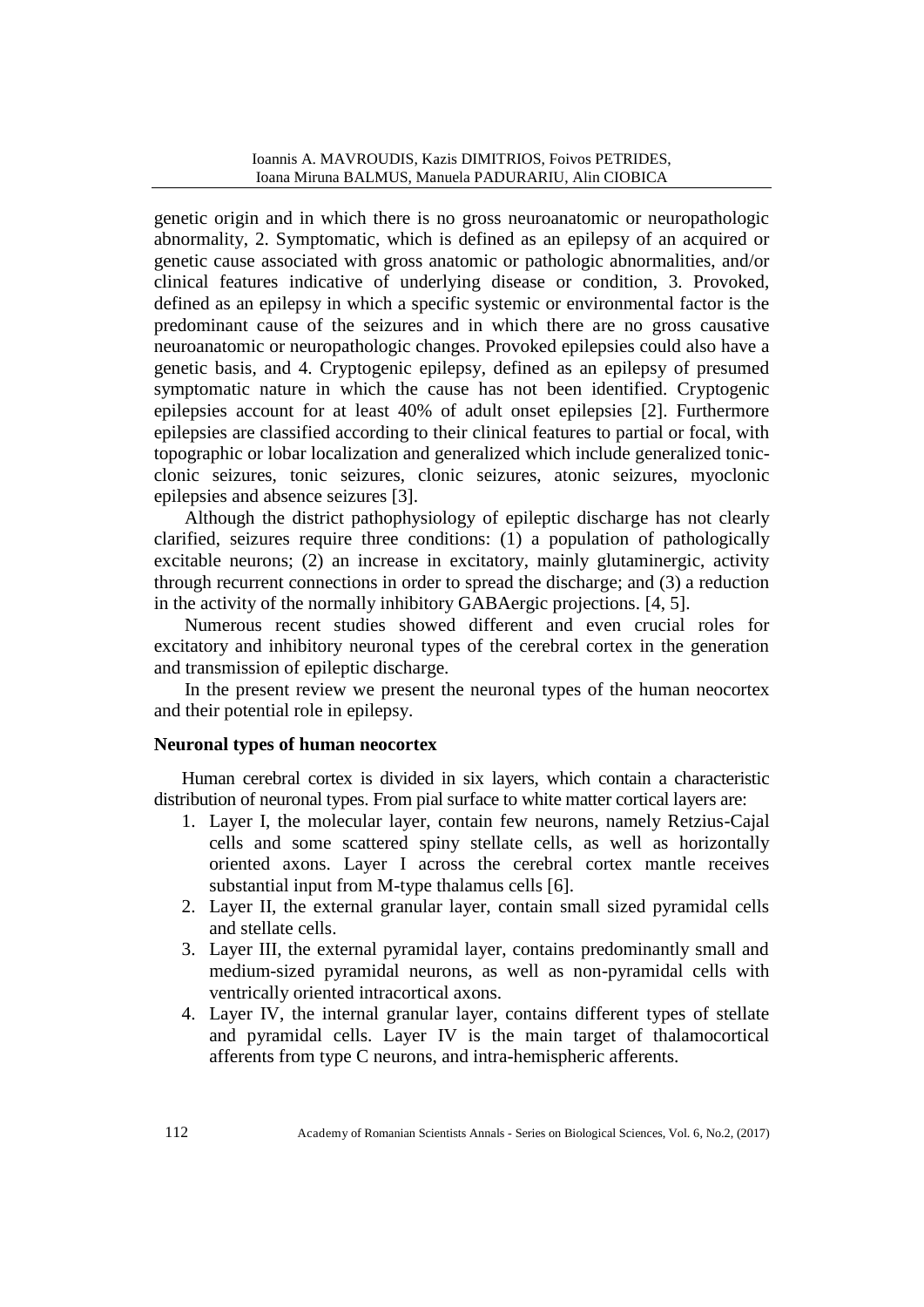- 5. Layer V, the internal pyramidal layer, contains large pyramidal neurons which give rise to efferent axons to subcortical structures.
- 6. Layer VI, the multiform layer, contains few large pyramidal neurons and many small spindle-like, ovoid or polyhedric neurons. Efferent fibers from this layer target thalamus, establishing a very precise reciprocal interconnection where layer VI neurons connect with thalamus neurons that provide input to the same cortical column [7].

Human cerebral neocortex consists of numerous neuronal types, each exhibiting specific structural and functional features. These neuronal types are classified in two classes of neurons, the excitatory and the inhibitory ones. The first neuronal class contains pyramidal and stellate spiny neurons which use glutamate or aspartate as neurotransmitter and typically send their axons to distant cortical and subcortical targets. The inhibitory class of neurons contains localcircuit interneurons, whose axonal arborization is restricted to the neocortex and use GABA as neurotransmitter. GABAergic neurons represent about 20-30% of neocortical neurons [8].

#### **Pyramidal neurons**

Pyramidal neurons have pyramidal cell somata sized from 15 to 45μm and an apical dendrite rising from the top and orienting to the pial surface. From the basis of cell soma rise 2-5 primary basal dendrites which ramify to secondary and tertiary branches and forma dense dendritic field. The basal dendritic branches are connected to basal dendrites of adjacent pyramidal cells and subserve horizontal transmission. Pyramidal cells are found in all except from the molecular, layers of the neocortex and are projection neurons while their axon leaves the cortex and targets other cortical (for pyramidal cells of layer III) and subcortical areas (for pyramidal cells of layers V and VI) [8].

#### **Inhibitory neurons**

The functions of cortical inhibitory neurons are accomplished through remarkable diversity of subgroups distinguished by somatodendritic morphology functional properties and connectivity. Inhibitory neuronal types are [9]:

a. *Basket cells.* They are named by the basket-like appearance of their preterminal axonal segments around the somata of pyramidal neurons. Basket cells are divided into three distinct subclasses: large, small and nest basket cells and represent about 50% of inhibitory neocortical neurons. Their axonal boutons target somata and proximal dendrites of pyramidal neurons and other interneurons. The majority of basket cells belong to the fast-spiking cells and they ensure perisomatic inhibition which has a regulatory effect on synchronization and oscillatory activity of large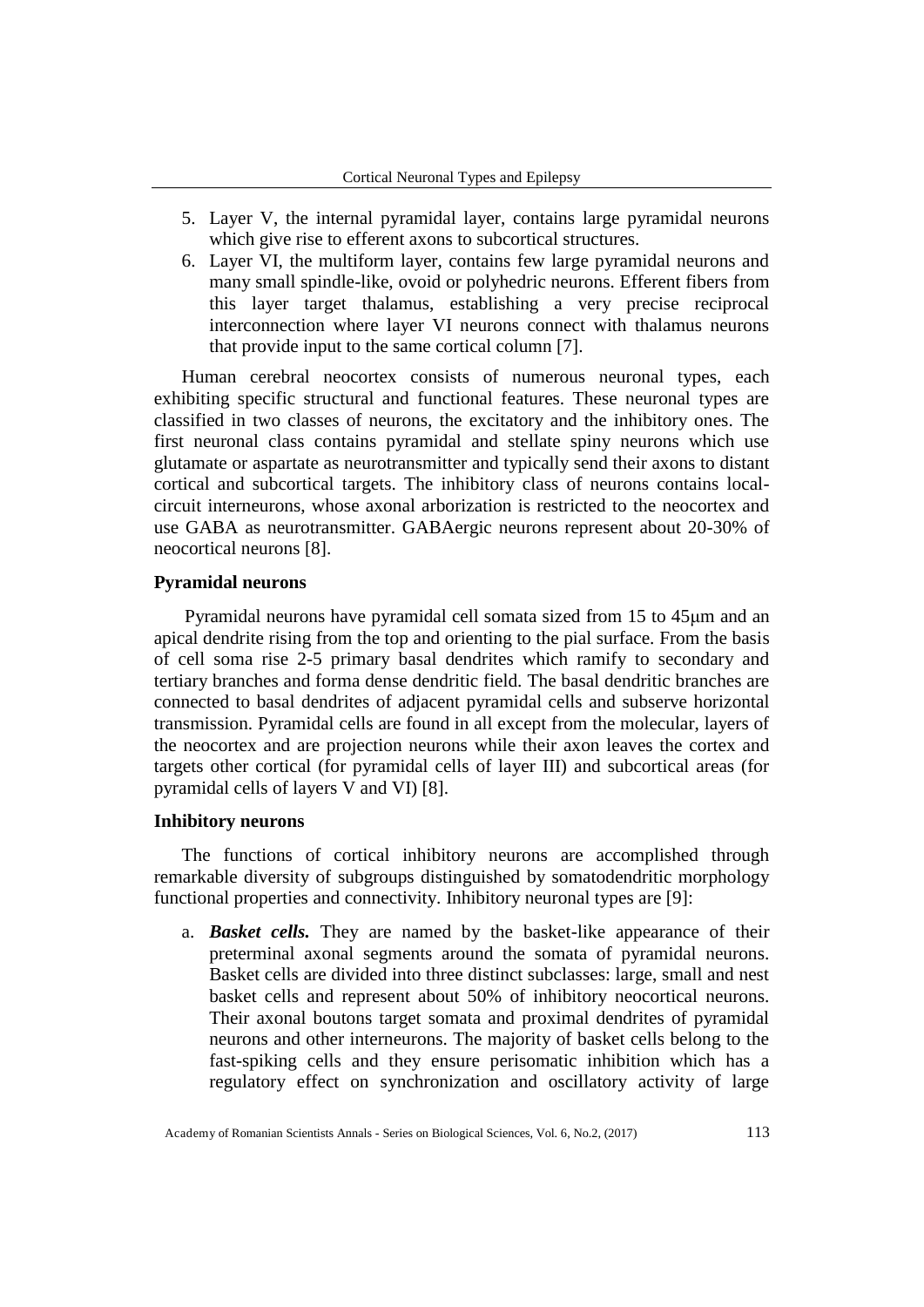population of pyramidal cells. Large basket cells give rise to vertically and horizontally oriented axonal collaterals and are the primary source of horizontal inhibition across cortical columns, within the layer that contains their somata.

- b. *Chandelier cells.* They represent a type of aspiny interneurons with radially oriented dendrites and oval, multipolar or bi-tufted cell soma. Their axons exhibit extensive branching of its preterminal segments, which form short vertically oriented rows of boutons resembling rows of candles in a chandelier. The terminal boutons of their axons have been shown to innervate only the axon initial segments of pyramidal cells forming symmetrical synapses. Chandelier cells are considered to be the most powerful cortical inhibitory system, since they are distributed along the majority of cortical layers and the initial segment of the axon is a strategical region where the action potential is generated. Recently it was demonstrated that Chandelier cells target the distal region of the axon initial segment containing voltage-gated Kv1.2 channels.
- c. *Martinotti cells.* They are found in layers II-V and less frequently in layer VI. Martinotti cells represent about 15% of interneuronal population and possess ovoid or spindle like somata. Their dendrites are vertically oriented and extend to the infragranular layers and their axons project towards layer I, where the form a cluster of collaterals spreading horizontally. Martinotti cells receive inputs from several layers within the diameter of a cortical column and are functionally low threshold regularly spiking neurons.
- d. *Double-bouquet cells.* Double-bouquet cells are found in layers II-V and exhibit a bi-tufted dendritic morphology. Their axons are descending, vertically oriented and coupled into fascicles resembling horse tail. Double-bouquet cells innervate dendritic spines and shafts and participate in interlayer and intracolumnar inhibition.
- e. *Bipolar cells.* They are small cells with ovoid or spindle like somata and bipolar or bi-tufted dendrites that extend towards layer I and layer VI. Their axons form a narrow band that crosses all layers and form axodendritic synapses with pyramidal cells.
- f. *Bi-tufted cells.* Bi-tufted cells have ovoid somata and bi-tufted dendritic fields. Their axons are distributed among neighboring layers and target the dendrites of pyramidal cells.

## **Pyramidal cells and Epilepsy**

Neuropathological and neuromorphology studies on the pyramidal cells in epileptogenic regions of cerebral cortex, revealed significant dendritic and spinal alterations. Scheibel et al in a Golgi study of pyramidal cells in cases of Temporal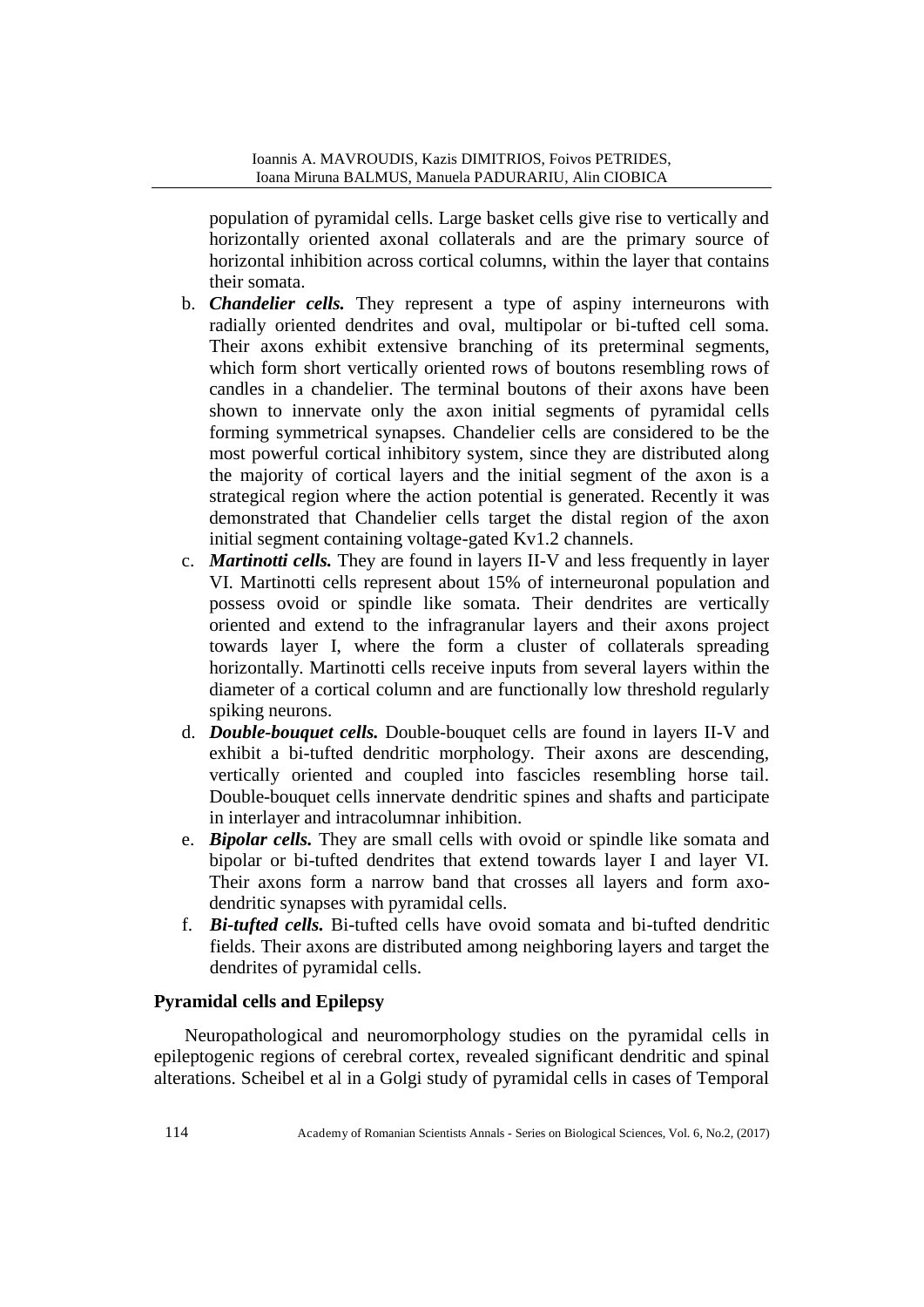lobe epilepsy described severe loss of dendritic branches and spines, as well as focal nodules along dendritic shafts and axons [10]. Moreover Jiang et al in a rat model of early-onset epilepsy noticed significant loss of dendritic spines and morphological alterations of dendritic trees, regarding dendritic diameter and orientation [11]. They suggested that the morphological abnormalities of pyramidal neurons, could significantly change the electrical signalling within dendrites and may condribute importantly to seizures and behavioural sequlae of early-onset epilepsy [11].

1Pyramidal cells constitute the main output system of the neocortex, projecting to various subcortical brain areas including the striatum, brainstem nuclei and spinal cord [12, 13]. The distal portion of their apical dendrite in layer 1 is targeted by thalamic afferent input [14] and by afferents from other cortical areas [15, 16]. The overexcitation and afterdischarge generation, driven by glutaminergic transmission which is mediated through the AMPA-type and NMDA-type receptors of pyramidal cells, resulting in excess activation of their targets, plays a crucial role in epilepsy [17]. Prolonged regeneration of calcium spikes on dendrites results on high-frequency bursting and oscillations of pyramidal cells. Synchronization and oscillatory activity of pyramidal neurons, and more specific fast oscillations have been shown to participate in epileptic discharge, while GABA A mediated synapses forming with axon terminals of large fast-spiking basket cells are involved in the inhibition of epileptic discharge transmission [17].

#### **The Role of Chandelier, Basket cells and Martinotti cells in Epilepsy**

Neuropathological studies of epileptogenic foci have revealed severe neuronal loss, mainly of GABAergic neurons and more specific of Chandelier and Basket cells, as well as extensive gliosis [18, 19]. Williams et al described significant and selective loss of symmetrical inhibitory synapses on the distal regions of the initial segments of axons of pyramidal cells in a patient suffering from neuronal ceroid lipofuscinosis with generalized slow and paroxysmal findings on EEG. They concluded that this selective loss of inhibitory synapses was the main cause for the paroxysmal activity on EEG [20].

Produttur et al using cellular recording methods and NEURON simulation environment [21], showed that fast-spiking basket cells and specifically the large basket cells plays a substantial role in the transmission of epileptic discharge, while they are responsible for the horizontal inhibition and the control of synchronization and oscillatory activity of large populations of pyramidal cells [22]. Lachance-Touchette et al have recently described the effect of certain mutations of GABA A receptors regulating genes on the morphology of Basket cells and on the spines and synapses that they form with the pyramidal cells [23].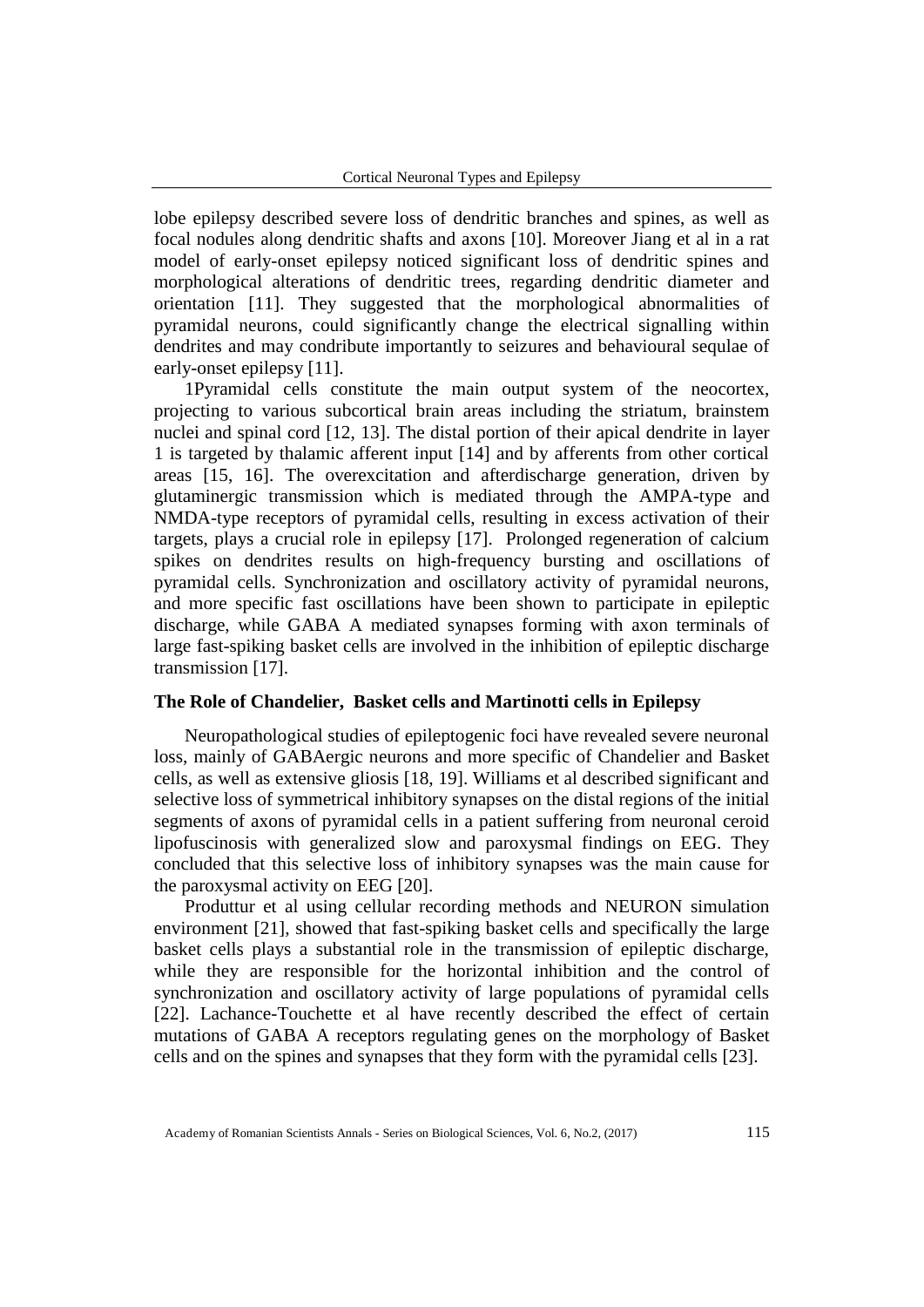Moreover De Felipe et al using immunohistochemistry and antibodies against paralbumin that target electively GABAergic cells of the neocortex, noticed severe loss of Chandelier and Basket cells on brains from patients suffered by different types of epilepsy corroborating the crucial role of these cell types in epileptic activity [24].

Silberber and Markram showed that the Martinotti cells regulate a disynaptic inhibitory feedback pathway between layer 5 pyramidal neurons and are capable of preventing the prolonged regeneration of calcium spikes and high-frequency bursting of pyramidal cells [25].

The question that rises then, regards the role the rest types of GABAergic cells in epilepsy and the unique role of Chandelier cells and secondarily Basket cells. Every pyramidal cell form hundreds of inhibitory synapses with numerous GABAergic cells, however the strategic position of the synapses of Chandelier cells and their relatively small number in comparison to other GABAergic cells, render them of unique and substantial role in the control of epileptic activity [26]. Fujiwara-Tsukamoto et al demonstrated that the synapses of Chandelier and Basket cells on Pyramidal cells are of exceptional significance on the controls of epileptogenic and epileptic activity [17]. Although the selective loss of Chandelier and Basket cells and their synapses deranges the balance between excitatory and inhibitory activity of the cerebral cortex, it is wide accepted that more factors should contribute for the majority of epileptic seizures [27, 28].

Many types of epilepsy which had been considered to be of the Idiopathic category are now correlated to certain molecular disorders [29]. Nevertheless the majority of epilepsies with adult onset remains of unknown etiology [3]. Chandelier and Basket cells disorders could be the main etiologic factor in some of these cases. Furthermore, GABAergic cells' dysfunction is known to play crucial roles even in cases of epilepsy with certain organic background. Indisputably the role of GABArgic activity in the control of epilepsy can be recognized by the beneficial role of antiepileptic agents [29].

### **Neuronal morphology and Epilepsy**

Dendrites of pyramidal cells are morphologically complex and receive tens of thousands of excitatory synaptic contacts. Although, dendrites were thought to passive [30], more recent evidence has shown that their plasma membrane bears voltage-dependent channels [31-33]. Results suggest channel distribution is far from homogeneous, and subsets of dendritic branches likely have different physiological properties.

Morphological alterations of dendritic arbors are likely to have important consequences on neuronal firing patterns and functioning. Indeed, dendrites appear to be anatomically plastic [34-36] and more specific the distal and terminal branches are the most plastic components [37]. Dendritic abnormalities have also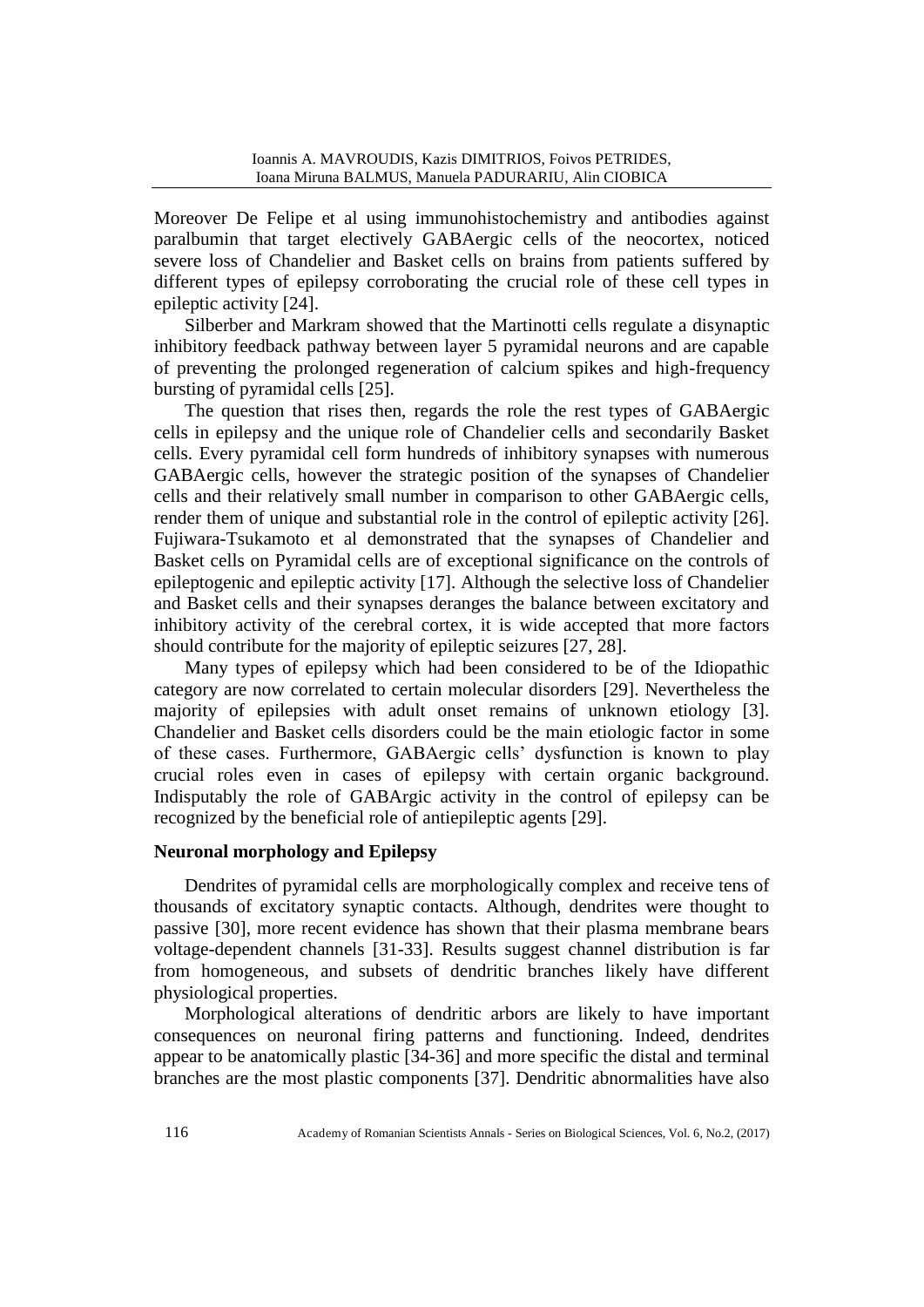been described in human diseases [38-40], particularly in focal epilepsy. Studies have consistently reported reductions in dendritic spine density on pyramidal cells from epileptic patients. In addition, a loss of dendritic branches and varicose swellings are commonly observed on the remaining dendrites [41-44]. Studies of animal models of chronic focal epilepsy [45, 46] have reported similar dendritic changes.

Specific mutations of GABA A receptors which are related to epilepsy, have been shown to play a key role during brain development, influencing all developmental steps from neurogenesis to establishment of neuronal connectivity and resulting in certain morphological alterations of dendritic spines of pyramidal neurons [47, 48]. Recent studies demonstrated that GABA regulates axonal branching and synapse formation of cortical basket cells, through activation of GABA A and GABA B receptors [49, 50].

#### **Conclusions**

Both excitatory and inhibitory cortical schemes are involved in epilepsy. Although certain morphological alterations of pyramidal neurons and changes in their firing patterns and functionality are found in many cases, the most recent and complete model of epilepsy requires dysfunction and/or morphological alterations of inhibitory interneurons, and mainly Basket cells and Chandelier cells, while Martinotti cells are also concerned.

Despite the fact that the role of specific neuronal types is of exceptional significance in epilepsy, if the pathological alterations described by relevant studies are the cause of the result of epileptic activity remains unanswered for the majority of cases.

## **References**

- 1. Fisher RS, van Emde Boas W, Blume W, et al. Epileptic seizures and epilepsy: definitions proposed by the International League Against Epilepsy (ILAE) and the International Bureau for Epilepsy (IBE). Epilepsia 2005;46:470–472
- 2. [Shorvon SD.](http://www.ncbi.nlm.nih.gov/pubmed?term=Shorvon%20SD%5BAuthor%5D&cauthor=true&cauthor_uid=21449936) The etiologic classification of epilepsy. [Epilepsia.](http://www.ncbi.nlm.nih.gov/pubmed/21449936) 2011 Jun;52(6):1052-7. doi: 10.1111/j.1528-1167.2011.03041.x. Epub 2011 Mar 30.
- 3. https://www.epilepsydiagnosis.org/seizure/seizure-classificationgroupoverview.html
- 4. Twyman RE, Gahring LC, Spiess J, Rogers SW: Glutamate receptor antibodies activate a subset of receptors and reveal an agonist

binding site. Neuron 14:755, 1995.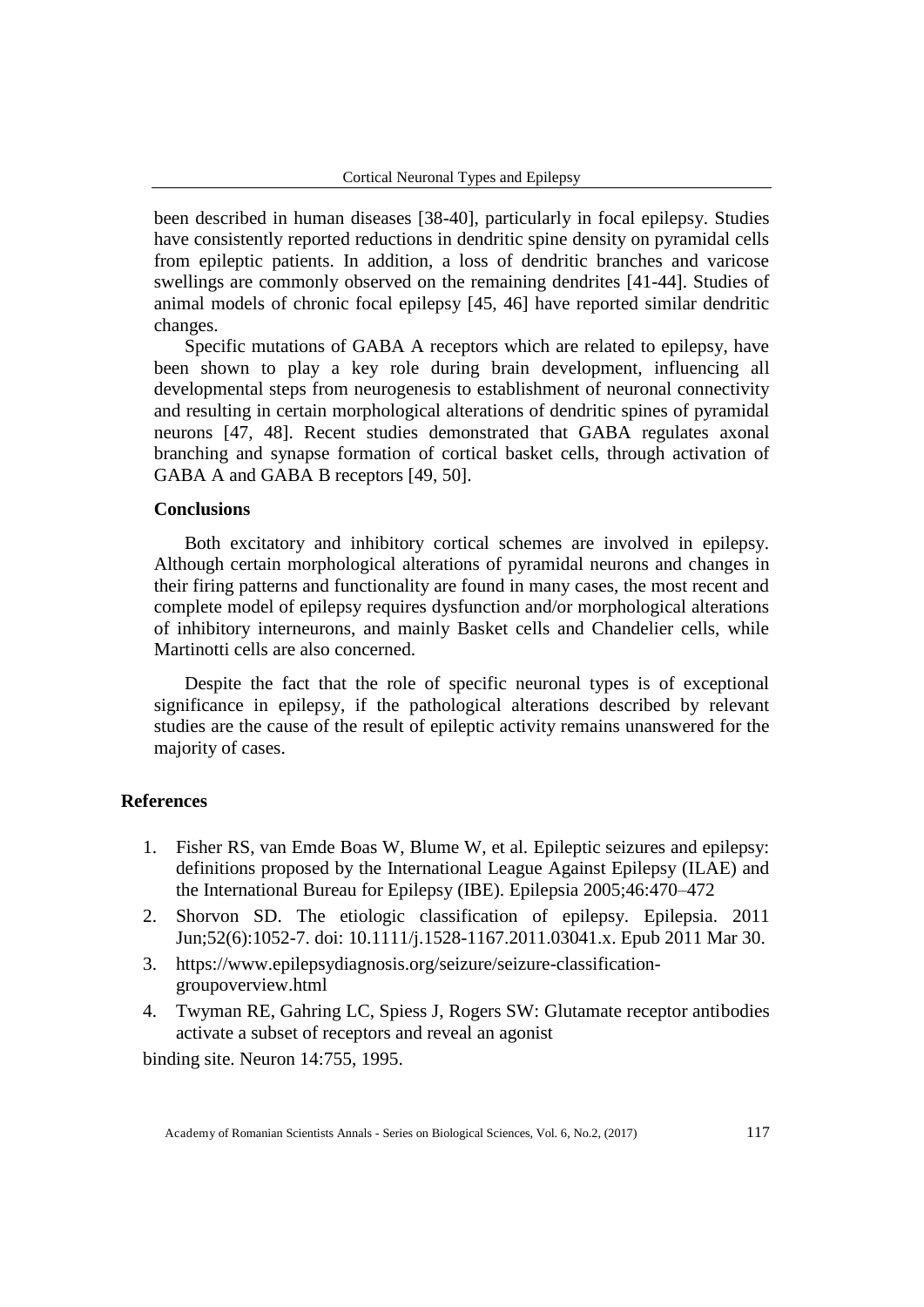- 5. Engel J Jr, Pedley TA: Epilepsy: A Comprehensive Textbook. Philadelphia, Davis, 1998.
- 6. Jones EG (1998). "Viewpoint: the core and matrix of thalamic organization". *Neuroscience* 85 (2): 331–45
- 7. Lam YW, Sherman SM (2010). ["Functional Organization of the](http://www.ncbi.nlm.nih.gov/pmc/articles/PMC2792186)  [Somatosensory Cortical Layer 6 Feedback to the Thalamus".](http://www.ncbi.nlm.nih.gov/pmc/articles/PMC2792186) *Cereb Cortex* 20 (1): 13–24.
- 8. Mavroudis I. Cytoarchitecture of colliculi, geniculate bodies, visual and acoustic cortex and their alterations in normal aging and in Alzheimer's disease. PhD Thesis, Aristotle University of Thessaloniki, Greece, 2013
	- 9. [Druga R.](http://www.ncbi.nlm.nih.gov/pubmed/?term=Druga%20R%5BAuthor%5D&cauthor=true&cauthor_uid=20163769) Neocortical inhibitory system. [Folia Biol \(Praha\).](http://www.ncbi.nlm.nih.gov/pubmed/20163769) 2009;55(6):201- 17.
	- 10. The hippocampal-dentate complex in temporal lobe epilepsy: A Golgi study. Scheibel, Madge E.; Crandall, Paul H.; Scheibel, Arnold B. Epilepsia, Vol 15(1), Mar 1974, 55-80
	- 11. Jiang M, Ash RT, Baker SA, Suter B, Ferguson A, Park J, Rudy J, Torsky SP, Chao HT, Zoghbi HY, Smirnakis SM. [Dendritic arborization and spine](http://www.ncbi.nlm.nih.gov/pubmed/24336718)  [dynamics are abnormal in the mouse model of MECP2 duplication](http://www.ncbi.nlm.nih.gov/pubmed/24336718)  [syndrome.J](http://www.ncbi.nlm.nih.gov/pubmed/24336718) Neurosci. 2013 Dec 11;33(50):19518-33.
	- 12. Gao, W.J., and Zheng, Z.H. (2004). Target-specific differences in somatodendritic morphology of layer V pyramidal neurons in rat motor cortex. J. Comp. Neurol. 476, 174–185
	- 13. Killackey, H.P., Koralek, K.A., Chiaia, N.L., and Rhodes, R.W. (1989). Laminar and areal differences in the origin of the subcortical projection neurons of the rat somatosensory cortex. J. Comp. Neurol. 282, 428–445.
	- 14. Oda, S., Kishi, K., Yang, J., Chen, S., Yokofujita, J., Igarashi, H., Tanihata, S., and Kuroda, M. (2004). Thalamocortical projection from the ventral posteromedial nucleus sends its collaterals to layer I of the primary somatosensory cortex in rat. Neurosci. Lett. 367, 394–398.
	- 15. Rockland, K.S., and Pandya, D.N. (1979). Laminar origins and terminations of cortical connections of the occipital lobe in the rhesus monkey. Brain Res. 179, 3–20.
	- 16. Cauller, L. (1995). Layer I of primary sensory neocortex: where topdown converges upon bottom-up. Behav. Brain Res. 71, 163–170.
	- 17. Fujiwara-Tsukamoto Y, Isomura Y, Kaneda K, Takada M. [Synaptic](http://www.ncbi.nlm.nih.gov/pubmed/15107470)  [interactions between pyramidal cells and interneurones](http://www.ncbi.nlm.nih.gov/pubmed/15107470) subtypes during [seizure-like activity in the rat hippocampus.](http://www.ncbi.nlm.nih.gov/pubmed/15107470) J Physiol. 2004 Jun 15;557(Pt 3):961-79. Epub 2004 Apr 23.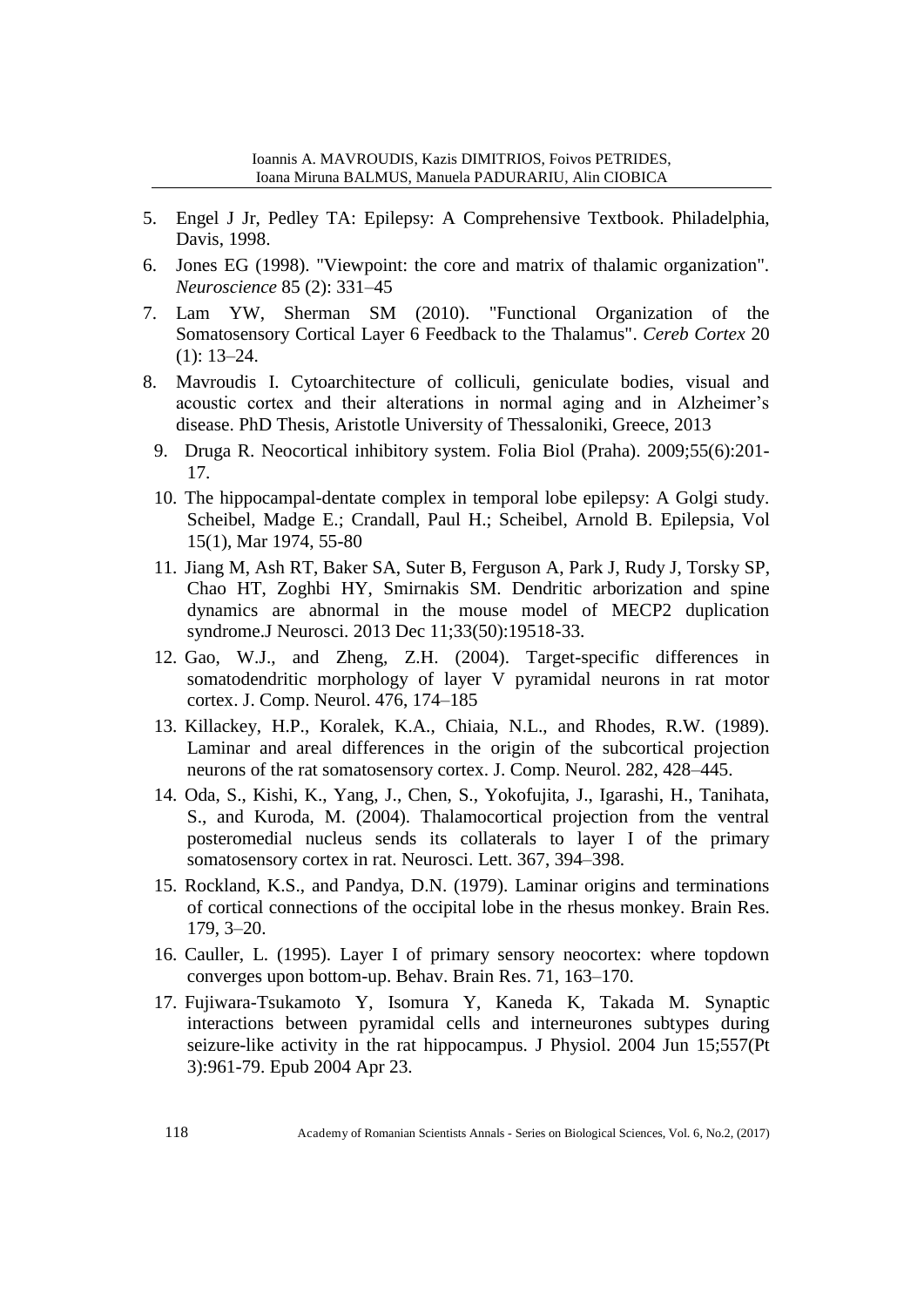- 18. Houser CR, Harris AB, Vaughn JE. Time course of the reduction of GABA terminals in a model of focal epilepsy: a glutamic acid decarboxylase immunocytochemical study. Brain Res 1986; 383: 129–45.
- 19. Margerison JH, Corsellis JA. Epilepsy and the temporal lobes. A clinical, electroencephalographic and neuropathological study of the brain in epilepsy, with particular reference to the temporal lobes. Brain 1966; 89 : 499–530.
- 20. Williams RS, Lott IT, Ferrante RJ, Caviness VS Jr. The cellular pathology of neuronal ceroid-lipofuscinosis. A Golgi–electronmicroscopic study. Arch Neurol 1977; 34: 298–305.
- 21. [Hines ML,](http://www.ncbi.nlm.nih.gov/pubmed?term=Hines%20ML%5BAuthor%5D&cauthor=true&cauthor_uid=9248061) [Carnevale NT.](http://www.ncbi.nlm.nih.gov/pubmed?term=Carnevale%20NT%5BAuthor%5D&cauthor=true&cauthor_uid=9248061) The NEURON simulation environment. [Neural](http://www.ncbi.nlm.nih.gov/pubmed/9248061/)  [Comput.](http://www.ncbi.nlm.nih.gov/pubmed/9248061/) 1997 Aug 15;9(6):1179-209.
- 22. [Proddutur A,](http://www.ncbi.nlm.nih.gov/pubmed?term=Proddutur%20A%5BAuthor%5D&cauthor=true&cauthor_uid=24387588) [Yu J,](http://www.ncbi.nlm.nih.gov/pubmed?term=Yu%20J%5BAuthor%5D&cauthor=true&cauthor_uid=24387588) [Elgammal FS,](http://www.ncbi.nlm.nih.gov/pubmed?term=Elgammal%20FS%5BAuthor%5D&cauthor=true&cauthor_uid=24387588) [Santhakumar V.](http://www.ncbi.nlm.nih.gov/pubmed?term=Santhakumar%20V%5BAuthor%5D&cauthor=true&cauthor_uid=24387588) Seizure-induced alterations in fast-spiking basket cell GABA currents modulate frequency and coherence of gamma oscillation in network simulations. [Chaos.](http://www.ncbi.nlm.nih.gov/pubmed/24387588) 2013 Dec;23(4):046109. doi: 10.1063/1.4830138.
- 23. [Lachance-Touchette P,](http://www.ncbi.nlm.nih.gov/pubmed?term=Lachance-Touchette%20P%5BAuthor%5D&cauthor=true&cauthor_uid=25352779) [Choudhury M,](http://www.ncbi.nlm.nih.gov/pubmed?term=Choudhury%20M%5BAuthor%5D&cauthor=true&cauthor_uid=25352779) [Stoica A,](http://www.ncbi.nlm.nih.gov/pubmed?term=Stoica%20A%5BAuthor%5D&cauthor=true&cauthor_uid=25352779) [Di Cristo G,](http://www.ncbi.nlm.nih.gov/pubmed?term=Di%20Cristo%20G%5BAuthor%5D&cauthor=true&cauthor_uid=25352779) [Cossette P.](http://www.ncbi.nlm.nih.gov/pubmed?term=Cossette%20P%5BAuthor%5D&cauthor=true&cauthor_uid=25352779) Single-cell genetic expression of mutant GABAA receptors causing Human genetic epilepsy alters dendritic spine and GABAergic bouton formation in a mutation-specific manner. [Front Cell Neurosci.](http://www.ncbi.nlm.nih.gov/pubmed/25352779) 2014 Oct 14;8:317. doi: 10.3389/fncel.2014.00317. eCollection 2014.
- 24. DeFelipe J, Sola RG, Marco P. Changes in excitatory and inhibitory synaptic circuits in the human epileptogenic neocortex. In: Conti F, Hicks TP, editors. Excitatory amino acids and the cerebral cortex. Cambridge (MA): MIT Press; 1996. p. 299–312.
- 25. Silberberg G, Markram H. [Disynaptic inhibition between neocortical](http://www.ncbi.nlm.nih.gov/pubmed/17329212)  [pyramidal cells mediated by Martinotti cells.](http://www.ncbi.nlm.nih.gov/pubmed/17329212) Neuron. 2007 Mar 1;53(5):735- 46.
- 26. Kisvárday ZF, Martin KA, Whitteridge D, Somogyi P. Synaptic connections of intracellularly filled clutch cells: a type of small basket cell in the visual cortex of the cat. J Comp Neurol 1985; 241: 111–37
- 27. DeFelipe J, Sola RG, Marco P. Changes in excitatory and inhibitory synaptic circuits in the human epileptogenic neocortex. In: Conti F, Hicks TP, editors. Excitatory amino acids and the cerebral cortex. Cambridge (MA): MIT Press; 1996. p. 299–312.
- 28. DeFelipe J. [Chandelier cells and epilepsy.](http://www.ncbi.nlm.nih.gov/pubmed/10506085) Brain. 1999 Oct;122 ( Pt 10):1807- 22. Review.
- 29. Ropper, Samuels & Klein, in Adams & Victors: Principles of Neurology, Tenth Edition, McGraw Hill 2014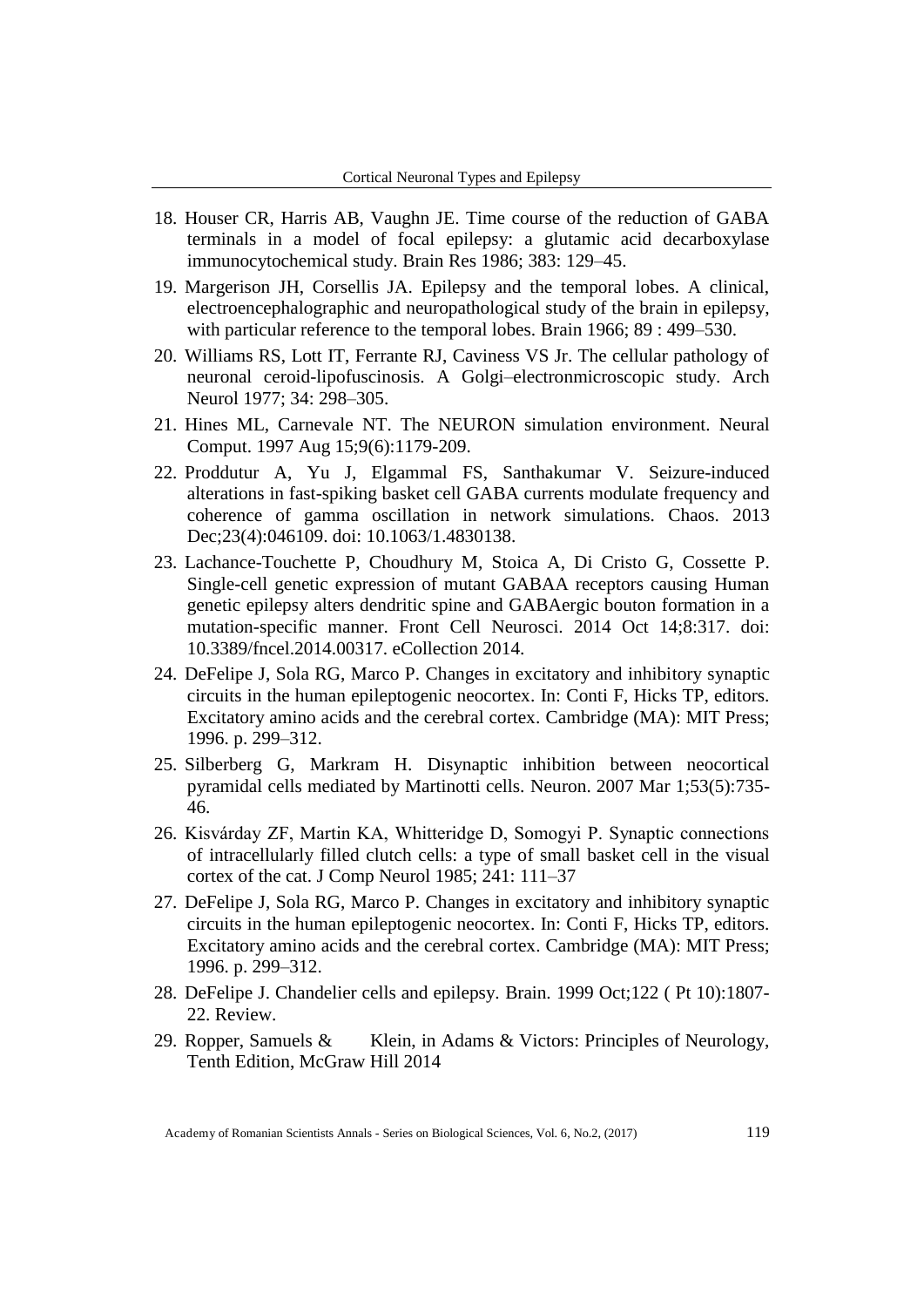- 30. Johnston D, Magee JC, Colbert CM, Christie BR (1996) Active properties of neuronal dendrites. Annu Rev Neurosci 19:165–186.
- 31. Magee JC, Johnston D (1995) Characterization of single voltage-gated Na1 and Ca1 channels in apical dendrites of rat CA1 pyramidal neurons. J Physiol (Lond) 487:67–90.
- 32. Hoffman DA, Magee JC, Colbert CM, Johnston D (1997) K channel regulation of signal propagation in dendrites of hippocampal pyramidal neurons. Nature 387:869–875.
- 33. Spruston N, Schiller Y, Stuart G, Sakmann B (1995) Activity-dependent action potential invasion and calcium influx into hippocampal CA1 dendrites. Science 268:297–300.
- 34. Cross RG, Globus A (1978) Spine stems on tectal interneurons in jewel fish are shortened by social stimulation. Science 200:787–789.
- 35. Mantyh PW, DeMaster E, Malhotra A, Ghilardi JR, Rogers SD, Mantyh CR, Liu H, Basbaum A, Vigna SR, Maggio JE, Simone DA (1995) Receptor endocytosis and dendrite reshaping in spinal neurons after somatosensory stimulation. Science 268:1629 –1632.
- 36. Woolley CS, Gould E, Frankfurt M, McEwen BS (1990) Naturally occurring fluctuations in dendritic spine density on adult hippocampal pyramidal neurons. J Neurosci 10:4038–4039.
- 37. Mavroudis IA, Fotiou DF, Manani MG, Njaou SN, Frangou D, Costa VG, Baloyannis SJ. [Dendritic pathology and spinal loss in the visual cortex in](http://www.ncbi.nlm.nih.gov/pubmed/21545306)  [Alzheimer's disease: a Golgi study in pathology.](http://www.ncbi.nlm.nih.gov/pubmed/21545306) Int J Neurosci. 2011 Jul;121(7):347-54.
- 38. Purpura DP, Bodick N, Suzuki K, Rapin I, Wurzelmann S (1982) Microtubule disarray in cortical dendrites and neurobehavioral failure. 1.Golgi and electron microscopic studies. Brain Res 281:287–297.
- 39. Ferrer I, Roig C, Espino A, Peiro G, Matias-Guiu X (1991) Dementia of frontal lobe type and motor neuron disease: a Golgi study of the frontal cortex. J Neurol Neurosurg Psychiatry 54:932–934.
- 40. Catala I, Ferrer I, Galofre E, Fabregues I (1988) Decreased numbers of dendritic spines on cortical pyramidal neurons in dementia. A quantitative Golgi study on biopsy sample. Hum Neurobiol 6:255–259.
- 41. Ward AAJ (1969) The epileptic neuron: chronic foci in animals and man. In: Basic mechanisms of the epilepsies (Jasper HH, Ward AA, Pope A eds), pp 263–298. Boston: Little, Brown.
- 42. Isokawa M, Levesque MF (1991) Increased NMDA responses and dendritic degeneration in human epileptic hippocampal neurons in slices. Neurosci Lett 132:212–216.